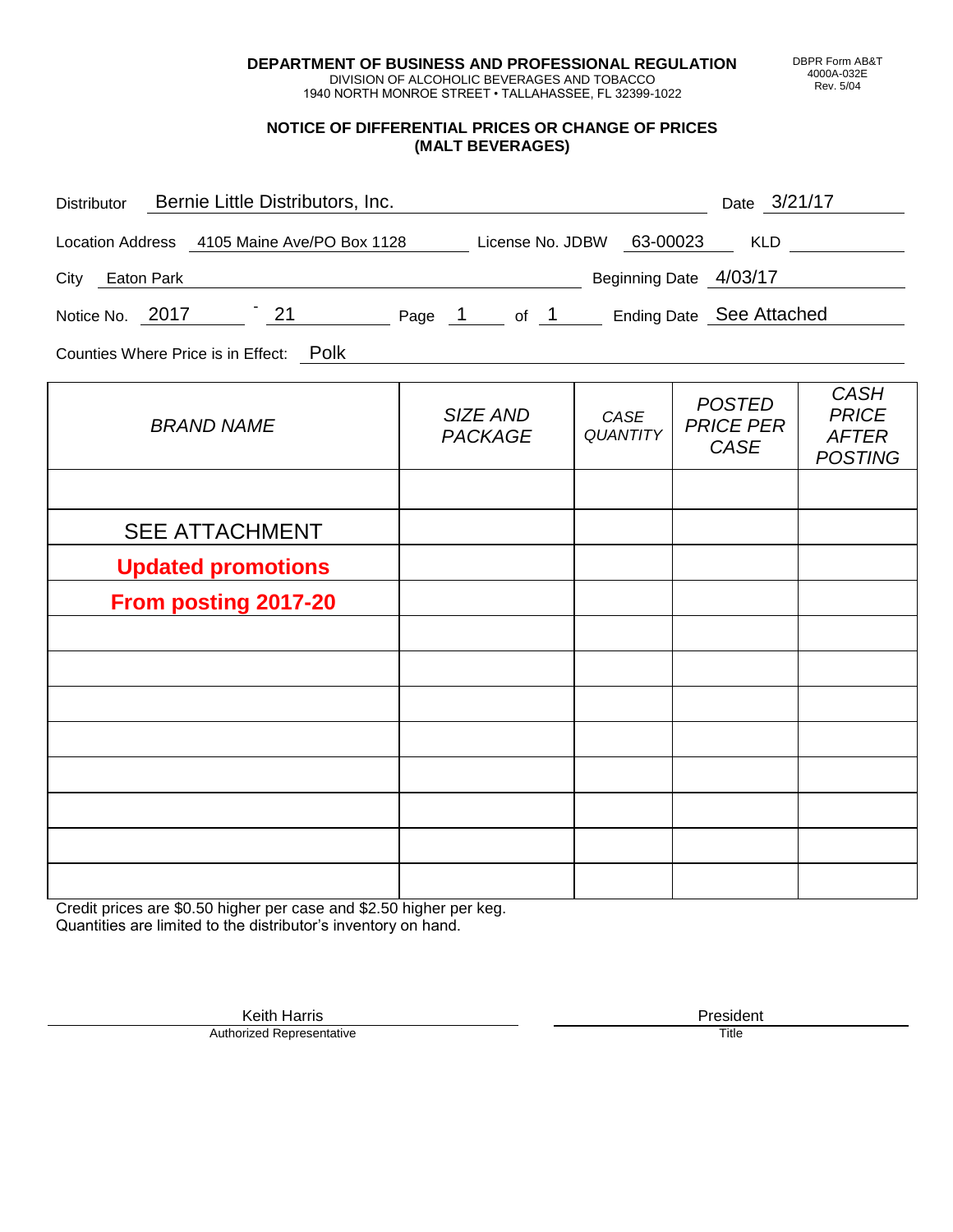|                                                                 |                          |                      |                      |                | Posted Frontline |                 |            |         |
|-----------------------------------------------------------------|--------------------------|----------------------|----------------------|----------------|------------------|-----------------|------------|---------|
| <b>Brands</b>                                                   | Package                  | Start                | <b>Stop</b>          | Price          | Price            | Oty             | Premise    | Comment |
| Bud, Bud Lt                                                     | 24/8oz Can               | 03/13/17             | 07/02/17             | 11.40          | 13.25            | $20+$           | Off        |         |
| Bud & Bud Lt                                                    | 24/8oz Can 2/12          | 03/13/17             | 07/02/17             | 13.10          | 13.60            | $5-19$          | Off        |         |
| Bud & Bud Lt                                                    | 24/8oz Can 2/12          | 03/13/17             | 07/02/17             | 12.20          | 13.60            | $20+$           | Off        |         |
| Michelob Ultra                                                  | 24/8oz Can 2/12          | 03/13/17             | 07/02/17             | 13.50          | 14.45            | $5-19$          | Off        |         |
| Michelob Ultra                                                  | 24/8oz Can 2/12          | 03/13/17             | 07/02/17             | 12.20          | 14.45            | $20+$           | Off        |         |
|                                                                 |                          |                      |                      |                |                  |                 |            |         |
| Michelob Ultra<br>Michelob Ultra                                | 24/8oz Can<br>24/8oz Can | 03/13/17<br>03/13/17 | 07/02/17<br>07/02/17 | 12.70<br>11.40 | 14.35<br>14.35   | $5-19$<br>$20+$ | Off<br>Off |         |
| Brands & Packages above may be mixed and matched to achieve qty |                          |                      |                      |                |                  |                 |            |         |
|                                                                 |                          |                      |                      |                |                  |                 |            |         |
| Bud, Bud Lt, Select, Select 55                                  | 24/12oz Can/LNR 4/6      | 04/03/17             | 04/16/17             | 21.60          | 23.80            | $10+$           | Off        |         |
| Michelob, Michelob Lt, Michelob Amberbock                       | 24/12oz LNNR 4/6         | 04/03/17             | 04/16/17             | 21.60          | 24.55            | $10+$           | Off        |         |
| Land Shark                                                      | 24/12oz LNNR 4/6         | 04/03/17             | 04/16/17             | 16.50          | 24.55            | $10+$           | Off        |         |
| Brands & Packages above may be mixed and matched to achieve qty |                          |                      |                      |                |                  |                 |            |         |
|                                                                 |                          |                      |                      |                |                  |                 |            |         |
| Bud, Bud Lt, Select, Select 55                                  | 24/12oz Can/LNR 4/6      | 04/17/17             | 06/18/17             | 21.60          | 23.80            | $10+$           | Off        |         |
| Michelob, Michelob Lt, Michelob Amberbock                       | 24/12oz LNNR 4/6         | 04/17/17             | 06/18/17             | 21.60          | 24.55            | $10+$           | Off        |         |
| <b>Land Shark</b>                                               | 24/12oz LNNR 4/6         | 04/17/17             | 06/18/17             | 21.60          | 24.55            | 10-111          | Off        |         |
| <b>Land Shark</b>                                               | 24/12oz LNNR 4/6         | 04/17/17             | 06/18/17             | 20.25          | 24.55            | $112+$          | Off        |         |
| Brands & Packages above may be mixed and matched to achieve gty |                          |                      |                      |                |                  |                 |            |         |
|                                                                 |                          |                      |                      |                |                  |                 |            |         |
| Bud, Bud Lt, Select, Select 55                                  | 24/12oz Can/LNR 4/6      | 06/19/17             | 06/25/17             | 21.60          | 23.80            | $10+$           | Off        |         |
| Michelob, Michelob Lt, Michelob Amberbock                       | 24/12oz LNNR 4/6         | 06/19/17             | 06/25/17             | 21.60          | 24.55            | $10+$           | Off        |         |
| Land Shark                                                      | 24/12oz LNNR 4/6         | 06/19/17             | 06/25/17             | 16.50          | 24.55            | $10+$           | Off        |         |
| Brands & Packages above may be mixed and matched to achieve qty |                          |                      |                      |                |                  |                 |            |         |
|                                                                 |                          |                      |                      |                |                  |                 |            |         |
| Bud, Bud Lt, Select, Select 55                                  | 24/12oz Can/LNR 4/6      | 06/26/17             | 07/02/17             | 21.60          | 23.80            | $10+$           | Off        |         |
|                                                                 |                          |                      |                      |                |                  |                 |            |         |
| Michelob, Michelob Lt, Michelob Amberbock                       | 24/12oz LNNR 4/6         | 06/26/17             | 07/02/17             | 21.60          | 24.55            | $10+$           | Off        |         |
| <b>Land Shark</b>                                               | 24/12oz LNNR 4/6         | 06/26/17             | 07/02/17             | 21.60          | 24.55            | 10-111          | Off        |         |
| Land Shark                                                      | 24/12oz LNNR 4/6         | 06/26/17             | 07/02/17             | 20.25          | 24.55            | $112+$          | Off        |         |
| Brands & Packages above may be mixed and matched to achieve qty |                          |                      |                      |                |                  |                 |            |         |
|                                                                 |                          |                      |                      |                |                  |                 |            |         |
| Bud, Bud Lt                                                     | 24/16oz Can 6/4          | 09/12/16             | 07/02/17             | 22.65          | 25.65            | $5+$            | On & Off   |         |
| Brands & Packages above may be mixed and matched to achieve qty |                          |                      |                      |                |                  |                 |            |         |
| Bud, Bud Lt                                                     | 24/16oz Can 3/8          | 06/05/17             | 06/25/17             | 19.45          | 25.20            | $25+$           | Off        |         |
| Michelob Ultra                                                  | 24/16oz Can 3/8          | 06/05/17             | 06/25/17             | 19.45          | 27.10            | $25+$           | Off        |         |
| Brands & Packages above may be mixed and matched to achieve qty |                          |                      |                      |                |                  |                 |            |         |
| Bud, Bud Lt                                                     | 24/16oz CALNR 3/8        | 04/03/17             | 04/16/17             | 23.45          | 27.60            | $30+$           | Off        |         |
|                                                                 |                          |                      |                      |                |                  |                 |            |         |
| Bud, Bud Lt                                                     | 24/16oz CALNR 3/8        | 05/01/17             | 05/14/17             | 23.45          | 27.60            | $30+$           | Off        |         |
| Brands & Packages above may be mixed and matched to achieve gty |                          |                      |                      |                |                  |                 |            |         |
| Bud, Bud Lt                                                     | 24/16oz Can              | 09/12/16             | 07/02/17             | 20.90          | 27.60            | $30+$           | Off        |         |
| Brands & Packages above may be mixed and matched to achieve qty |                          |                      |                      |                |                  |                 |            |         |
|                                                                 |                          |                      |                      |                |                  |                 |            |         |
| Bud, Bud Lt, Select & Select 55                                 | 18pk/12oz Can & LNNR     | 09/12/16             | 07/02/17             | 14.80          | 16.90            | $20+$           | Off        |         |
| Brands & Packages above may be mixed and matched to achieve qty |                          |                      |                      |                |                  |                 |            |         |
| Bud, Bud Lt, Select & Select 55                                 | 24/12oz LNNR 2/12        |                      |                      |                |                  |                 | On         |         |
| Brands & Packages above may be mixed and matched to achieve qty |                          | 09/12/16             | 07/02/17             | 21.55          | 22.50            | $10+$           |            |         |
|                                                                 |                          |                      |                      |                |                  |                 |            |         |
| Bud, Bud Lt, Select & Select 55                                 | 24/12oz Can & LNNR 2/12  | 03/22/17             | 01/25/17             | 21.55          | 22.50            | $10+$           | Off        |         |
| Brands & Packages above may be mixed and matched to achieve qty |                          |                      |                      |                |                  |                 |            |         |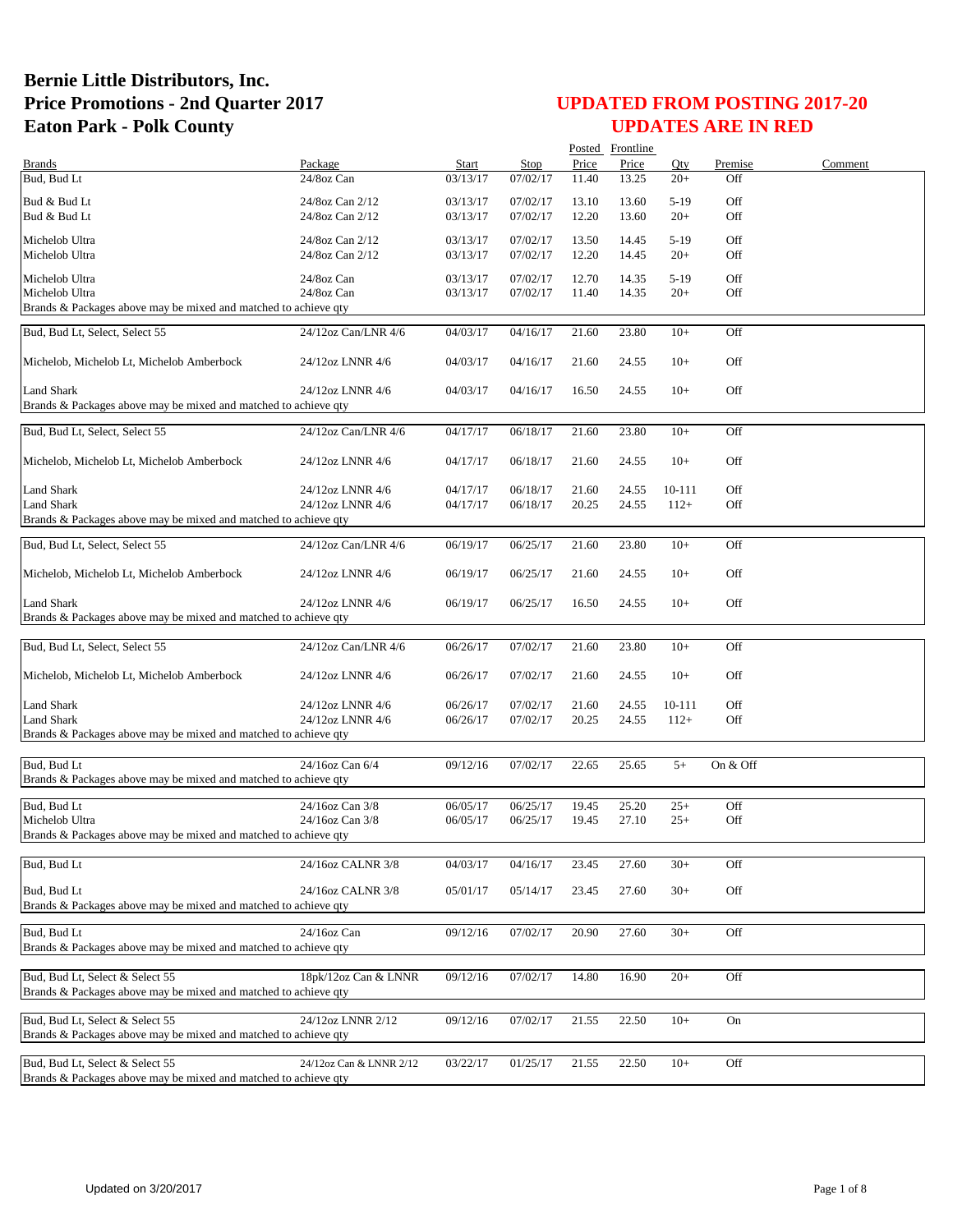|                                                                                           |                        |          |          |                | Posted Frontline |           |         |                                                        |
|-------------------------------------------------------------------------------------------|------------------------|----------|----------|----------------|------------------|-----------|---------|--------------------------------------------------------|
| <b>Brands</b>                                                                             | Package                | Start    | Step     | Price          | Price            | Otv       | Premise | Comment                                                |
| Bud, Bud Lt, Select & Select 55                                                           | 24/12oz Can            | 09/12/16 | 07/02/17 | 20.75          | 22.60            | 10-44     | Off     |                                                        |
| Bud, Bud Lt, Select & Select 55                                                           | $24/12$ oz Can         | 09/12/16 | 07/02/17 | 19.75          | 22.60            | $45+$     | Off     |                                                        |
|                                                                                           |                        |          |          |                |                  |           |         |                                                        |
| Bud, Bud Lt,                                                                              | 24/12oz LNNR           | 09/12/16 | 07/02/17 | 20.75          | 22.60            | 10-44     | Off     |                                                        |
| Bud, Bud Lt,                                                                              | 24/12oz LNNR           | 09/12/16 | 07/02/17 | 19.75          | 22.60            | $45+$     | Off     |                                                        |
| Bud Light Lime                                                                            | 24/12oz LNNR/Can       | 09/12/16 | 07/02/17 | 22.20          | 24.10            | 10-44     | Off     |                                                        |
| <b>Bud Light Lime</b>                                                                     | 24/12oz LNNR/Can       | 09/12/16 | 07/02/17 | 19.75          | 24.10            | $45+$     | Off     |                                                        |
|                                                                                           |                        |          |          |                |                  |           |         |                                                        |
| Michelob Ultra                                                                            | 24/12oz Can & LNNR     | 09/12/16 | 07/02/17 | 22.20          | 24.10            | 10-44     | Off     |                                                        |
| Michelob Ultra                                                                            | 24/12oz Can & LNNR     | 09/12/16 | 07/02/17 | 20.70          | 24.10            | $45+$     | Off     |                                                        |
| Brands & Packages above may be mixed and matched to achieve qty                           |                        |          |          |                |                  |           |         |                                                        |
|                                                                                           |                        |          |          |                |                  |           |         |                                                        |
| Bud, Bud Lt                                                                               | 24/16oz CALNR          | 09/12/16 | 07/02/17 | 24.85          | 28.50            | $98+$     | Off     |                                                        |
| Brands & Packages above may be mixed and matched to achieve qty                           |                        |          |          |                |                  |           |         |                                                        |
| Bud, Bud Lt                                                                               | 20/16oz CALNR          | 02/06/17 | 07/02/17 | 17.95          | 23.00            | $33+$     | Off     |                                                        |
| Brands & Packages above may be mixed and matched to achieve qty                           |                        |          |          |                |                  |           |         |                                                        |
|                                                                                           |                        |          |          |                |                  |           |         |                                                        |
| <b>Bud, Bud Light</b>                                                                     | 20/16oz CALNR          | 04/03/17 | 07/02/17 | 18.85          | 28.50            | $1 - 143$ | On      |                                                        |
| Bud, Bud Light                                                                            | 20/16oz CALNR          | 04/03/17 | 07/02/17 | 17.20          | 28.50            | $144+$    | On      |                                                        |
|                                                                                           |                        |          |          |                |                  |           |         |                                                        |
| <b>Bud, Bud Light</b>                                                                     | 24/16oz ALNR/CALNR     | 04/03/17 | 07/02/17 | 23.00          | 28.50            | $1-49$    | On      |                                                        |
| <b>Bud, Bud Light</b>                                                                     | 24/16oz ALNR/CALNR     | 04/03/17 | 07/02/17 | 22.75          | 28.50            | 50-143    | On      |                                                        |
| <b>Bud, Bud Light</b>                                                                     | 24/16oz ALNR/CALNR     | 04/03/17 | 07/02/17 | 21.55          | 28.50            | $144+$    | On      |                                                        |
|                                                                                           |                        |          |          |                |                  |           |         |                                                        |
| <b>Bud, Bud Light</b>                                                                     | 24/16oz Holiday Alum   | 04/03/17 | 07/02/17 | 24.40          | 28.50            | $1 - 143$ | On      |                                                        |
| Bud, Bud Light                                                                            | 24/16oz Holiday Alum   | 04/03/17 | 07/02/17 | 21.95          | 28.50            | $144+$    | On      | <b>ITEMS AND DISCOUNTS</b><br><b>HAVE CHANGED FROM</b> |
| <b>Bud Light Lime</b>                                                                     | 24/16oz ALNR 4/6       | 04/03/17 | 07/02/17 | 27.65          | 31.20            | $50+$     | On      | <b>POSTING 2017-20</b>                                 |
|                                                                                           |                        |          |          |                |                  |           |         |                                                        |
| Bud Lt Lime & Platinum                                                                    | 24/16 CALNR 3/8        | 03/27/17 | 07/02/17 | 31.50          | 36.15            | $1-9$     | On      |                                                        |
| Bud Lt Lime & Platinum                                                                    | 24/16 CALNR 3/8        | 03/27/17 | 07/02/17 | 30.67          | 36.15            | $10+$     | On      |                                                        |
|                                                                                           |                        |          |          |                |                  |           |         |                                                        |
| Michelob Ultra                                                                            | 24/16oz CALNR          | 04/03/17 | 07/02/17 | 35.85          | 37.25            | $5+$      | On      |                                                        |
| Brands & Packages above may be mixed and matched to achieve qty                           |                        |          |          |                |                  |           |         |                                                        |
|                                                                                           |                        |          |          |                |                  |           |         |                                                        |
| Bud Lt Lime & Platinum<br>Brands & Packages above may be mixed and matched to achieve qty | 24/16 CALNR 3/8        | 03/27/17 | 07/02/17 | 30.67          | 36.15            | $10+$     | On      |                                                        |
|                                                                                           |                        |          |          |                |                  |           |         |                                                        |
| Oculto                                                                                    | 24/12oz LNNR 2/12      | 09/12/16 | 07/02/17 | 26.65          | 29.90            | $20+$     | Off     |                                                        |
| Brands & Packages above may be mixed and matched to achieve qty                           |                        |          |          |                |                  |           |         |                                                        |
|                                                                                           |                        |          |          |                |                  |           |         |                                                        |
| BL Lime, Platinum, Black Crown, Mich Lt & Ultra                                           | 18/12oz LNNR/Cans      | 09/12/16 | 07/02/17 | 16.95          | 18.45            | $5 - 59$  | Off     |                                                        |
| BL Lime, Platinum, Black Crown, Mich Lt & Ultra                                           | 18/12oz LNNR/Cans      | 09/12/16 | 07/02/17 | 15.85          | 18.45            | $60+$     | Off     |                                                        |
| Brands & Packages above may be mixed and matched to achieve qty                           |                        |          |          |                |                  |           |         |                                                        |
| Mich, Mic Lt, Ultra, Ultra Amber, Amberbock & Ultra                                       |                        |          |          |                |                  |           |         |                                                        |
| Lime Cactus                                                                               | 24/12oz Can/LNNR 2/12  | 11/24/16 | 07/02/17 | 23.90          | 24.85            | $5+$      | Off     |                                                        |
| Michelob Ultra                                                                            | 24/16oz CALNR 3/8      | 11/24/16 | 07/02/17 | 35.85          | 37.25            | $5+$      | Off     |                                                        |
| Brands & Packages above may be mixed and matched to achieve qty                           |                        |          |          |                |                  |           |         |                                                        |
| BL Lime, Platinum, Black Crown & Landshark                                                | 24/12oz LNNR 2/12      | 09/12/16 | 07/02/17 |                |                  | $10+$     | ON      |                                                        |
| BL Lime, Platinum & Landshark                                                             | 24/12oz Cans 2/12      | 09/12/16 | 07/02/17 | 20.45<br>20.45 | 24.10<br>24.10   | $10+$     | ON      |                                                        |
| Brands & Packages above may be mixed and matched to achieve qty                           |                        |          |          |                |                  |           |         |                                                        |
|                                                                                           |                        |          |          |                |                  |           |         |                                                        |
| BL Lime, Platinum & Black Crown                                                           | 24/12oz Cans/LNNR 2/12 | 03/22/17 | 04/30/17 | 23.15          | 24.10            | $1+$      | Off     |                                                        |
|                                                                                           |                        |          |          |                |                  |           |         |                                                        |
| BLL Rita Family (Lime, Straw, Mango, Raz, Orange, Grape,<br>Peach & Seasonal)             | 24/8oz Can 2/12        | 03/22/17 | 04/30/17 | 23.15          | 24.10            | $1-6$     | Off     |                                                        |
| BLL Rita Family (Lime, Straw, Mango, Raz, Orange, Grape,                                  |                        |          |          |                |                  |           |         |                                                        |
| Peach & Seasonal)                                                                         | 24/8oz Can 2/12        | 03/22/17 | 04/30/17 | 21.30          | 24.10            | $7+$      | Off     |                                                        |
| Brands & Packages above may be mixed and matched to achieve qty                           |                        |          |          |                |                  |           |         |                                                        |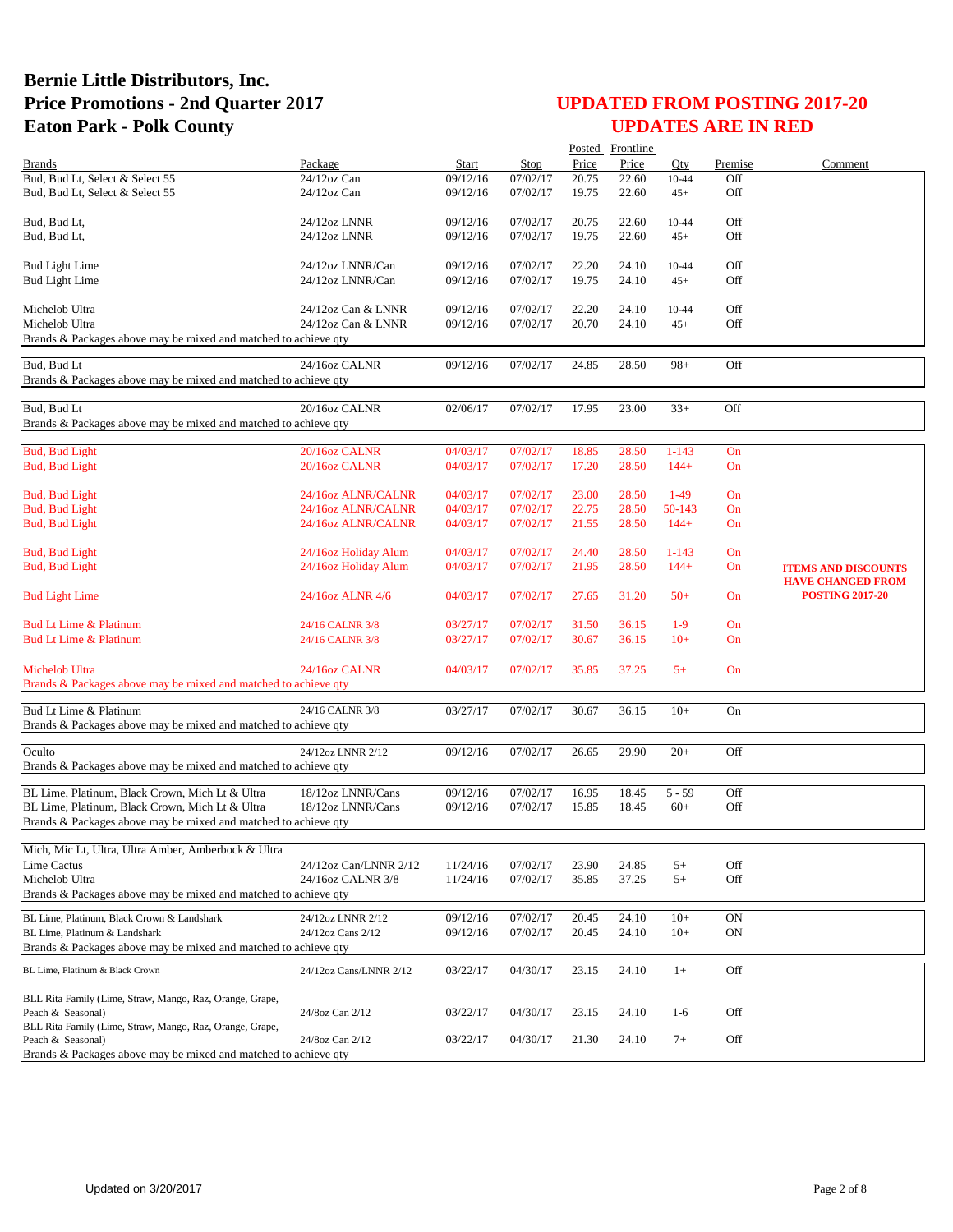|                                                                                              |                        |          |          |       | Posted Frontline |         |         |         |
|----------------------------------------------------------------------------------------------|------------------------|----------|----------|-------|------------------|---------|---------|---------|
| <b>Brands</b>                                                                                | Package                | Start    | Stop     | Price | Price            | Oty     | Premise | Comment |
| BL Lime, Platinum & Black Crown                                                              | 24/12oz Cans/LNNR 2/12 | 05/01/17 | 05/07/17 | 23.15 | 24.10            | $1+$    | Off     |         |
|                                                                                              |                        |          |          |       |                  |         |         |         |
| BLL Rita Family (Lime, Straw, Mango, Raz, Orange, Grape,<br>Peach & Seasonal)                | 24/8oz Can 2/12        | 05/01/17 | 05/07/17 | 23.15 | 24.10            | $1-6$   | Off     |         |
| BLL Rita Family (Lime, Straw, Mango, Raz, Orange, Grape,                                     |                        |          |          |       |                  |         |         |         |
| Peach & Seasonal)                                                                            | 24/8oz Can 2/12        | 05/01/17 | 05/07/17 | 21.30 | 24.10            | $7-26$  | Off     |         |
| BLL Rita Family (Lime, Straw, Mango, Raz, Orange, Grape,                                     |                        |          |          |       |                  |         |         |         |
| Peach & Seasonal)                                                                            | 24/8oz Can 2/12        | 05/01/17 | 05/07/17 | 13.70 | 24.10            | $27+$   | Off     |         |
| Brands & Packages above may be mixed and matched to achieve qty                              |                        |          |          |       |                  |         |         |         |
| BL Lime, Platinum & Black Crown                                                              | 24/12oz Cans/LNNR 2/12 | 05/08/17 | 06/25/17 | 23.15 | 24.10            | $1+$    | Off     |         |
|                                                                                              |                        |          |          |       |                  |         |         |         |
| BLL Rita Family (Lime, Straw, Mango, Raz, Orange, Grape,                                     |                        |          |          |       |                  |         |         |         |
| Peach & Seasonal)                                                                            | 24/8oz Can 2/12        | 05/08/17 | 06/25/17 | 23.15 | 24.10            | $1-6$   | Off     |         |
| BLL Rita Family (Lime, Straw, Mango, Raz, Orange, Grape,                                     |                        |          |          |       |                  |         |         |         |
| Peach & Seasonal)                                                                            | 24/8oz Can 2/12        | 05/08/17 | 06/25/17 | 21.30 | 24.10            | $7+$    | Off     |         |
| Brands & Packages above may be mixed and matched to achieve qty                              |                        |          |          |       |                  |         |         |         |
| BL Lime, Platinum & Black Crown                                                              | 24/12oz Cans/LNNR 2/12 | 06/26/17 | 07/02/17 | 23.15 | 24.10            | $1+$    | Off     |         |
|                                                                                              |                        |          |          |       |                  |         |         |         |
| BLL Rita Family (Lime, Straw, Mango, Raz, Orange, Grape,                                     |                        |          |          |       |                  |         |         |         |
| Peach & Seasonal)<br>BLL Rita Family (Lime, Straw, Mango, Raz, Orange, Grape,                | 24/8oz Can 2/12        | 06/26/17 | 07/02/17 | 23.15 | 24.10            | $1-6$   | Off     |         |
| Peach & Seasonal)                                                                            | 24/8oz Can 2/12        | 06/26/17 | 07/02/17 | 21.30 | 24.10            | $7-26$  | Off     |         |
| BLL Rita Family (Lime, Straw, Mango, Raz, Orange, Grape,                                     |                        |          |          |       |                  |         |         |         |
| Peach & Seasonal)                                                                            | 24/8oz Can 2/12        | 06/26/17 | 07/02/17 | 13.70 | 24.10            | $27+$   | Off     |         |
| Brands & Packages above may be mixed and matched to achieve qty                              |                        |          |          |       |                  |         |         |         |
|                                                                                              |                        |          |          |       |                  |         |         |         |
| Bud Light Lime, Platinum & Black Crown                                                       | 24/12oz LNNR 4/6       | 04/03/17 | 04/30/17 | 21.60 | 24.55            | $10+$   | Off     |         |
| Brands & Packages above may be mixed and matched to achieve qty                              |                        |          |          |       |                  |         |         |         |
| Bud Lt Platinum & Black Crown                                                                | 24/12oz LNNR 4/6       | 05/01/17 | 05/07/17 | 21.60 | 24.55            | $10+$   | Off     |         |
|                                                                                              |                        |          |          |       |                  |         |         |         |
| <b>Bud Light Lime</b>                                                                        | 24/12oz LNNR 4/6       | 05/01/17 | 05/07/17 | 21.60 | 24.55            | $10-14$ | Off     |         |
| <b>Bud Light Lime</b>                                                                        | 24/12oz LNNR 4/6       | 05/01/17 | 05/07/17 | 15.85 | 24.55            | $15+$   | Off     |         |
| Brands & Packages above may be mixed and matched to achieve qty                              |                        |          |          |       |                  |         |         |         |
|                                                                                              |                        |          |          |       |                  |         |         |         |
| Bud Light Lime, Platinum & Black Crown                                                       | 24/12oz LNNR 4/6       | 05/08/17 | 07/02/17 | 21.60 | 24.55            | $10+$   | Off     |         |
| Brands & Packages above may be mixed and matched to achieve qty                              |                        |          |          |       |                  |         |         |         |
|                                                                                              |                        |          |          |       |                  |         |         |         |
| Busch, Busch Lt, Nat Lt, Nat Ice & Rolling Rock                                              | 24/12oz Can S/C        | 01/16/17 | 04/29/17 | 15.35 | 17.00            | 15-76   | Off     |         |
| Busch, Busch Lt, Nat Lt, Nat Ice & Rolling Rock                                              | 24/12oz Can S/C        | 01/16/17 | 04/29/17 | 13.80 | 17.00            | $77+$   | Off     |         |
|                                                                                              |                        |          |          |       |                  |         |         |         |
| Natty Daddy                                                                                  | 24/12oz Can S/C        | 01/16/17 | 04/29/17 | 15.35 | 16.10            | $1 - 4$ | Off     |         |
| Natty Daddy                                                                                  | 24/12oz Can S/C        | 01/16/17 | 04/29/17 | 14.35 | 16.10            | 5-76    | Off     |         |
| Natty Daddy                                                                                  | 24/12oz Can S/C        | 01/16/17 | 04/29/17 | 13.80 | 16.10            | $77+$   | Off     |         |
| Brands & Packages above may be mixed and matched to achieve qty                              |                        |          |          |       |                  |         |         |         |
| Busch, Busch Lt, Nat Lt, Nat Ice & Rolling Rock                                              | 24/12oz Can S/C        | 05/01/17 | 07/02/17 | 15.35 | 17.00            | $15+$   | Off     |         |
| Brands & Packages above may be mixed and matched to achieve qty                              |                        |          |          |       |                  |         |         |         |
|                                                                                              |                        |          |          |       |                  |         |         |         |
| <b>Natty Daddy</b>                                                                           | 24/12oz Can S/C        | 05/01/17 | 07/02/17 | 14.35 | 16.10            | $5+$    | Off     |         |
|                                                                                              |                        |          |          |       |                  |         |         |         |
| Busch, Busch Lt, Nat Lt, Nat Ice, Bud Ice, Rolling Rock                                      |                        |          |          |       |                  |         |         |         |
| & Busch Ice                                                                                  | 18/12oz Cans/LNNR      | 04/03/17 | 04/16/17 | 10.95 | 12.40            | 20-39   | Off     |         |
| Busch, Busch Lt, Nat Lt, Nat Ice, Bud Ice, Rolling Rock                                      |                        |          |          |       |                  |         |         |         |
| & Busch Ice                                                                                  | 18/12oz Cans/LNNR      | 04/03/17 | 04/16/17 | 9.35  | 12.40            | $40+$   | Off     |         |
| Brands & Packages above may be mixed and matched to achieve qty                              |                        |          |          |       |                  |         |         |         |
|                                                                                              |                        |          |          |       |                  |         |         |         |
| Busch, Busch Lt, Nat Lt, Nat Ice, Bud Ice, Rolling Rock                                      |                        |          |          |       |                  |         |         |         |
| & Busch Ice                                                                                  | 18/12oz Cans/LNNR      | 04/17/17 | 07/02/17 | 9.35  | 12.40            | $40+$   | Off     |         |
| Brands & Packages above may be mixed and matched to achieve qty                              |                        |          |          |       |                  |         |         |         |
|                                                                                              |                        |          |          |       |                  |         |         |         |
| King Cobra & High Gravity<br>Brands & Packages above may be mixed and matched to achieve qty | 24/16oz Can 6/4        | 09/12/16 | 07/02/17 | 17.75 | 19.55            | $5+$    | Off     |         |
|                                                                                              |                        |          |          |       |                  |         |         |         |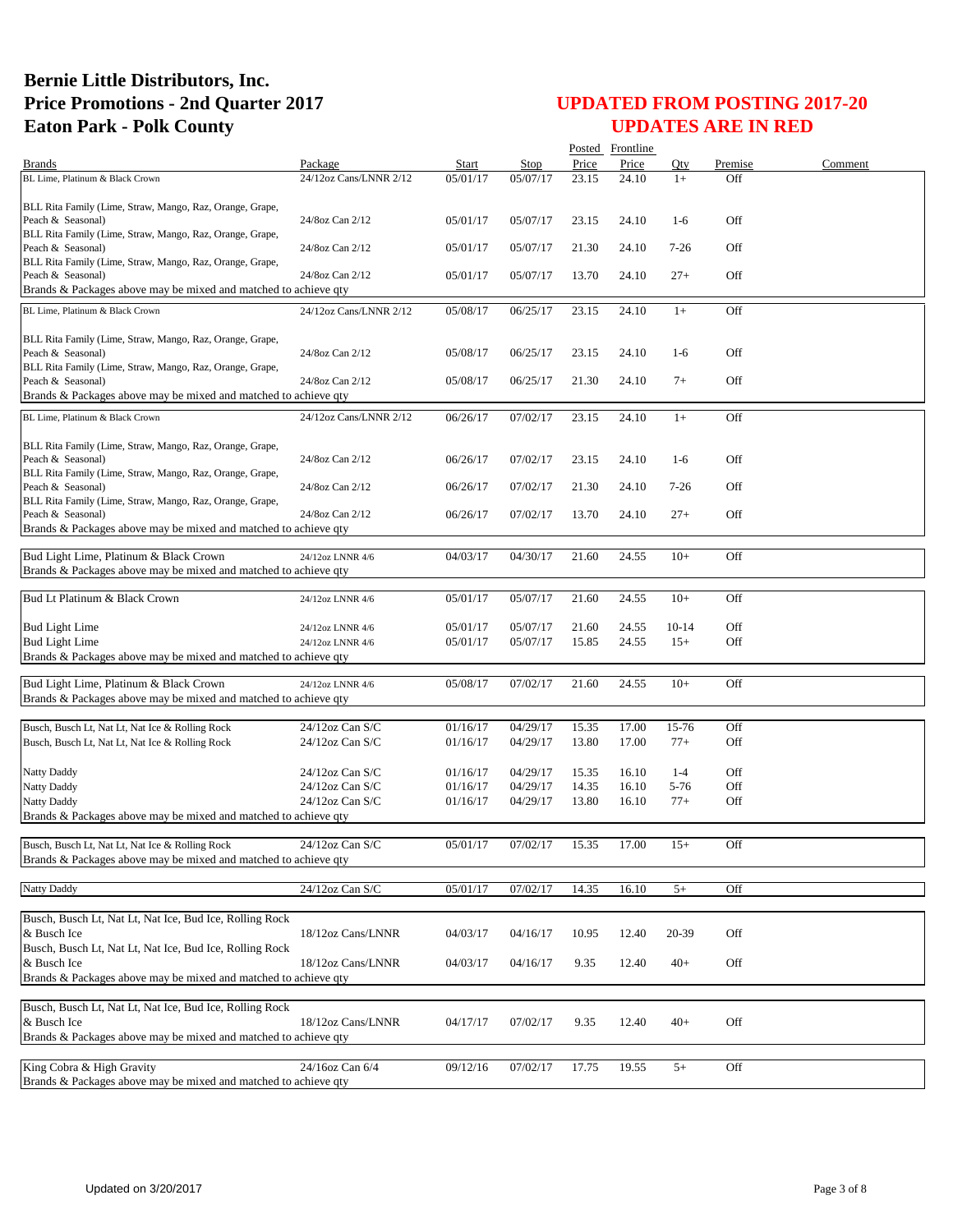|                                                                                                                                                                           |                                                |                      |                      |                | Posted Frontline |                  |            |         |
|---------------------------------------------------------------------------------------------------------------------------------------------------------------------------|------------------------------------------------|----------------------|----------------------|----------------|------------------|------------------|------------|---------|
| <b>Brands</b>                                                                                                                                                             | Package                                        | Start                | Stop                 | Price          | Price            | Oty              | Premise    | Comment |
| Shock Top & Shock Top Sampler                                                                                                                                             | 24/12oz LNNR                                   | 09/12/16             | 07/02/17             | 19.70          | 27.75            | $56+$            | Off        |         |
| Shock Top & Shock Top Lemon                                                                                                                                               | 15/12oz Can                                    | 09/12/16             | 07/02/17             | 13.65          | 15.25            | $50+$            | Off        |         |
| Shock Top & Shock Top Lemon                                                                                                                                               | 30/12oz Can 2/15                               | 09/12/16             | 07/02/17             | 25.70          | 28.90            | $25+$            | Off        |         |
| Shock Top, Apple Wheat, Lemon, Pumpkin, Rasp, IPA, Winter<br>Combo, Choc, Pretzel, Ginger, Ruby Red                                                                       | 24/12oz LNNR 4/6                               | 03/13/17             | 06/10/17             | 27.10          | 27.75            | $1-19$           | Off        |         |
| Shock Top, Apple Wheat, Lemon, Pumpkin, Rasp, IPA, Winter<br>Combo, Choc, Pretzel, Ginger, Ruby Red                                                                       | 24/12oz LNNR 4/6                               | 03/13/17             | 06/10/17             | 26.10          | 27.75            | $20 - 55$        | Off        |         |
| Shock Top, Apple Wheat, Lemon, Pumpkin, Rasp, IPA, Winter<br>Combo, Choc, Pretzel, Ginger, Ruby Red<br>Shock Top, Apple Wheat, Lemon, Pumpkin, Rasp, IPA, Winter          | 24/12oz LNNR 4/6                               | 03/13/17             | 06/10/17             | 25.10          | 27.75            | 56-111           | Off        |         |
| Combo, Choc, Pretzel, Ginger, Ruby Red<br>Brands & Packages above may be mixed and matched to achieve qty                                                                 | 24/12oz LNNR 4/6                               | 03/13/17             | 06/10/17             | 24.10          | 27.75            | $112+$           | Off        |         |
|                                                                                                                                                                           |                                                |                      |                      |                |                  |                  |            |         |
| Shock Top, Apple Wheat, Lemon, Pumpkin, Rasp, IPA, Winter<br>Combo, Choc, Pretzel, Ginger, Ruby Red                                                                       | 24/12oz LNNR 4/6                               | 06/12/17             | 06/18/17             | 27.10          | 27.75            | $1-19$           | Off        |         |
| Shock Top, Apple Wheat, Lemon, Pumpkin, Rasp, IPA, Winter<br>Combo, Choc, Pretzel, Ginger, Ruby Red                                                                       | 24/12oz LNNR 4/6                               | 06/12/17             | 06/18/17             | 19.20          | 27.75            | $20+$            | Off        |         |
| Brands & Packages above may be mixed and matched to achieve qty                                                                                                           |                                                |                      |                      |                |                  |                  |            |         |
| Shock Top, Apple Wheat, Lemon, Pumpkin, Rasp, IPA, Winter<br>Combo, Choc, Pretzel, Ginger, Ruby Red                                                                       | 24/12oz LNNR 4/6                               | 06/19/17             | 09/02/17             | 27.10          | 27.75            | $1-19$           | Off        |         |
| Shock Top, Apple Wheat, Lemon, Pumpkin, Rasp, IPA, Winter<br>Combo, Choc, Pretzel, Ginger, Ruby Red                                                                       | 24/12oz LNNR 4/6                               | 06/19/17             | 09/02/17             | 26.10          | 27.75            | $20 - 55$        | Off        |         |
| Shock Top, Apple Wheat, Lemon, Pumpkin, Rasp, IPA, Winter<br>Combo, Choc, Pretzel, Ginger, Ruby Red                                                                       | 24/12oz LNNR 4/6                               | 06/19/17             | 09/02/17             | 25.10          | 27.75            | 56-111           | Off        |         |
| Shock Top, Apple Wheat, Lemon, Pumpkin, Rasp, IPA, Winter<br>Combo, Choc, Pretzel, Ginger, Ruby Red                                                                       | 24/12oz LNNR 4/6                               | 06/19/17             | 09/02/17             | 24.10          | 27.75            | $112+$           | Off        |         |
| Brands & Packages above may be mixed and matched to achieve qty                                                                                                           |                                                |                      |                      |                |                  |                  |            |         |
| Wild Blue & Redbridge                                                                                                                                                     | 24/12oz LNNR 4/6                               | 11/14/16             | 07/02/17             | 28.65          | 29.35            | $28+$            | Off        |         |
| Brands & Packages above may be mixed and matched to achieve qty                                                                                                           |                                                |                      |                      |                |                  |                  |            |         |
| Kirin Ichiban & Kirin Light<br>Brands & Packages above may be mixed and matched to achieve qty                                                                            | 24/12oz LNNR 4/6                               | 11/14/16             | 07/02/17             | 23.50          | 27.75            | $10+$            | Off        |         |
| Becks, Lt, Dark, Oktob, Sapphire, Becks NA & Bass<br>Becks, Lt, Dark, Oktob, Sapphire, Becks NA & Bass<br>Brands & Packages above may be mixed and matched to achieve qty | 24/12oz LNNR 4/6<br>24/12oz LNNR 4/6           | 09/12/16<br>09/12/16 | 05/21/17<br>05/21/17 | 22.05<br>19.80 | 24.55<br>24.55   | 56-111<br>$112+$ | Off<br>Off |         |
| Becks, Lt, Dark, Oktob, Sapphire                                                                                                                                          | 24/12oz LNNR 4/6                               | 05/22/17             | 05/28/17             | 16.50          | 24.55            | $20+$            | Off        |         |
| Bass Ale & Beck's NA<br>Bass Ale & Beck's NA                                                                                                                              | 24/12oz LNNR 4/6<br>24/12oz LNNR 4/6           | 05/22/17<br>05/22/17 | 05/28/17<br>05/28/17 | 22.05<br>19.80 | 24.55<br>24.55   | 56-111<br>$112+$ | Off<br>Off |         |
| Brands & Packages above may be mixed and matched to achieve qty                                                                                                           |                                                |                      |                      |                |                  |                  |            |         |
| Becks, Lt, Dark, Oktob, Sapphire, Becks NA & Bass                                                                                                                         | 24/12oz LNNR 4/6                               | 05/29/17             | 07/02/17             | 22.05          | 24.55            | 56-111           | Off        |         |
| Becks, Lt, Dark, Oktob, Sapphire, Becks NA & Bass<br>Brands & Packages above may be mixed and matched to achieve qty                                                      | 24/12oz LNNR 4/6                               | 05/29/17             | 07/02/17             | 19.80          | 24.55            | $112+$           | Off        |         |
|                                                                                                                                                                           |                                                |                      |                      |                |                  |                  |            |         |
| Becks, Light, Dark, Oktoberfest, Sapphire & Bass<br>Becks, Light, Dark, Oktoberfest, Sapphire & Bass                                                                      | 24/12oz LNNR/CAN 2/12<br>24/12oz LNNR/CAN 2/12 | 03/06/17<br>03/06/17 | 04/16/17<br>04/16/17 | 20.35<br>19.80 | 24.10<br>24.10   | 56-111<br>$112+$ | Off<br>Off |         |
| <b>Land Shark</b>                                                                                                                                                         | 24/12oz LNNR/CAN 2/12                          | 03/06/17             | 04/16/17             | 22.15          | 24.10            | 56-111           | Off        |         |
| <b>Land Shark</b><br>Brands & Packages above may be mixed and matched to achieve qty                                                                                      | 24/12oz LNNR/CAN 2/12                          | 03/06/17             | 04/16/17             | 20.35          | 24.10            | $112+$           | Off        |         |
|                                                                                                                                                                           |                                                |                      |                      |                |                  |                  |            |         |
| Becks, Light, Dark, Oktoberfest, Sapphire & Bass                                                                                                                          | 24/12oz LNNR/CAN 2/12                          | 04/17/17             | 04/23/17             | 19.20          | 24.10            | $10+$            | Off        |         |
| <b>Land Shark</b><br>Brands & Packages above may be mixed and matched to achieve qty                                                                                      | 24/12oz LNNR/CAN 2/12                          | 04/17/17             | 04/23/17             | 19.20          | 24.10            | $10+$            | Off        |         |
| Becks, Light, Dark, Oktoberfest, Sapphire & Bass                                                                                                                          |                                                | 04/24/17             | 05/07/17             | 20.35          | 24.10            | 56-111           | Off        |         |
| Becks, Light, Dark, Oktoberfest, Sapphire & Bass                                                                                                                          | 24/12oz LNNR/CAN 2/12<br>24/12oz LNNR/CAN 2/12 | 04/24/17             | 05/07/17             | 19.80          | 24.10            | $112+$           | Off        |         |
| <b>Land Shark</b>                                                                                                                                                         | 24/12oz LNNR/CAN 2/12                          | 04/24/17             | 05/07/17             | 22.15          | 24.10            | 56-111           | Off        |         |
| <b>Land Shark</b><br>Brands & Packages above may be mixed and matched to achieve qty                                                                                      | 24/12oz LNNR/CAN 2/12                          | 04/24/17             | 05/07/17             | 20.35          | 24.10            | $112+$           | Off        |         |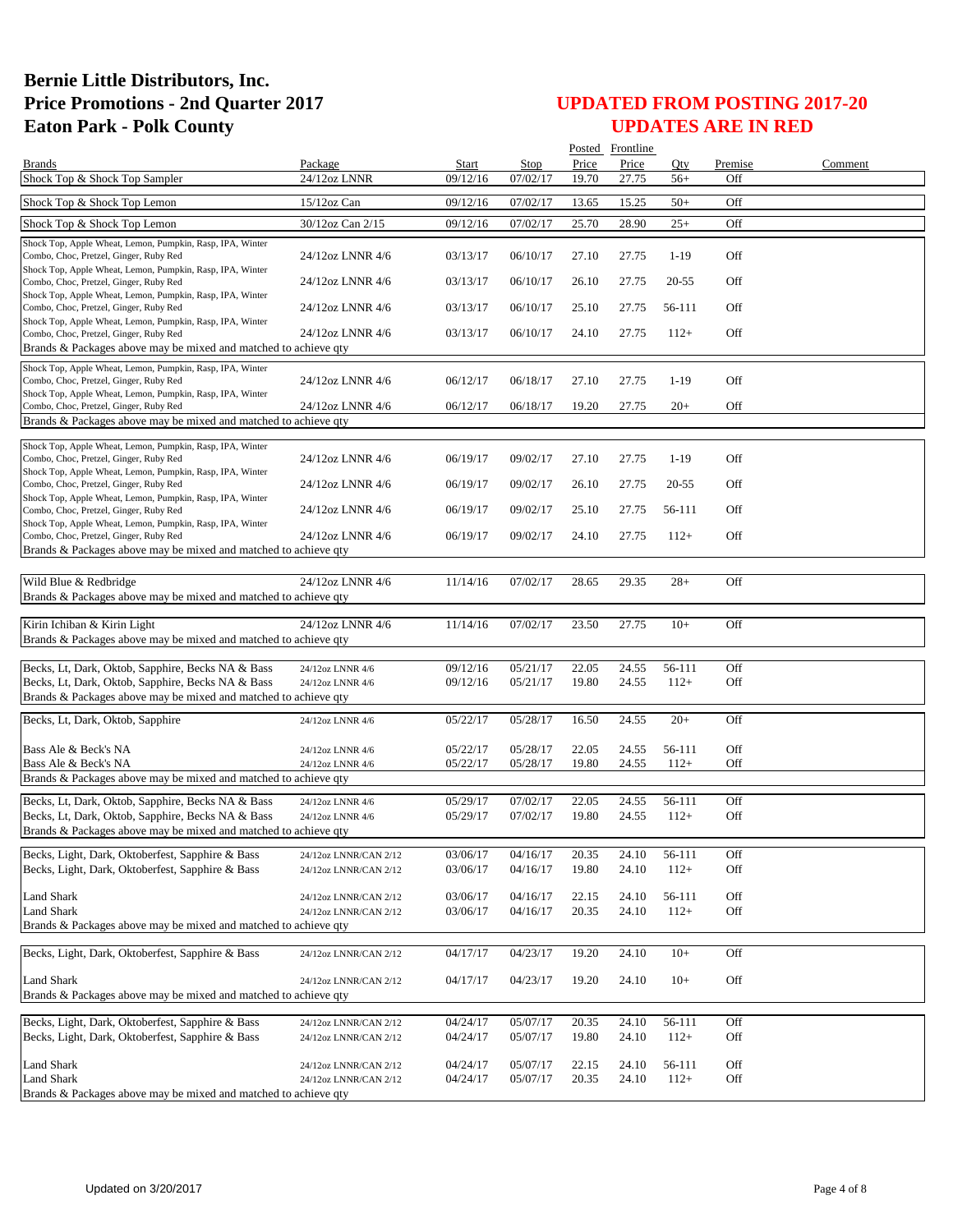|                                                                                                                                       |                       |          |          |       | Posted Frontline |         |         |         |
|---------------------------------------------------------------------------------------------------------------------------------------|-----------------------|----------|----------|-------|------------------|---------|---------|---------|
| <b>Brands</b>                                                                                                                         | Package               | Start    | Stop     | Price | Price            | Otv     | Premise | Comment |
| Becks, Light, Dark, Oktoberfest, Sapphire & Bass                                                                                      | 24/12oz LNNR/CAN 2/12 | 05/08/17 | 05/14/17 | 19.20 | 24.10            | $10+$   | Off     |         |
| <b>Land Shark</b><br>Brands & Packages above may be mixed and matched to achieve gty                                                  | 24/12oz LNNR/CAN 2/12 | 05/08/17 | 05/14/17 | 19.20 | 24.10            | $10+$   | Off     |         |
|                                                                                                                                       |                       |          |          |       |                  |         |         |         |
| Becks, Light, Dark, Oktoberfest, Sapphire & Bass                                                                                      | 24/12oz LNNR/CAN 2/12 | 05/15/17 | 06/11/17 | 20.35 | 24.10            | 56-111  | Off     |         |
| Becks, Light, Dark, Oktoberfest, Sapphire & Bass                                                                                      | 24/12oz LNNR/CAN 2/12 | 05/15/17 | 06/11/17 | 19.80 | 24.10            | $112+$  | Off     |         |
|                                                                                                                                       |                       |          |          |       |                  |         |         |         |
| <b>Land Shark</b>                                                                                                                     | 24/12oz LNNR/CAN 2/12 | 05/15/17 | 06/11/17 | 22.15 | 24.10            | 56-111  | Off     |         |
| <b>Land Shark</b>                                                                                                                     | 24/12oz LNNR/CAN 2/12 | 05/15/17 | 06/11/17 | 20.35 | 24.10            | $112+$  | Off     |         |
| Brands & Packages above may be mixed and matched to achieve qty                                                                       |                       |          |          |       |                  |         |         |         |
| Becks, Light, Dark, Oktoberfest, Sapphire & Bass                                                                                      | 24/12oz LNNR/CAN 2/12 | 06/12/17 | 06/18/17 | 19.20 | 24.10            | $10+$   | Off     |         |
| <b>Land Shark</b>                                                                                                                     | 24/12oz LNNR/CAN 2/12 | 06/12/17 | 06/18/17 | 19.20 | 24.10            | $10+$   | Off     |         |
| Brands & Packages above may be mixed and matched to achieve qty                                                                       |                       |          |          |       |                  |         |         |         |
|                                                                                                                                       |                       |          |          |       |                  |         |         |         |
| Becks, Light, Dark, Oktoberfest, Sapphire & Bass                                                                                      | 24/12oz LNNR/CAN 2/12 | 06/19/17 | 07/09/17 | 20.35 | 24.10            | 56-111  | Off     |         |
| Becks, Light, Dark, Oktoberfest, Sapphire & Bass                                                                                      | 24/12oz LNNR/CAN 2/12 | 06/19/17 | 07/09/17 | 19.80 | 24.10            | $112+$  | Off     |         |
|                                                                                                                                       |                       |          |          |       |                  |         |         |         |
| <b>Land Shark</b>                                                                                                                     | 24/12oz LNNR/CAN 2/12 | 06/19/17 | 07/09/17 | 22.15 | 24.10            | 56-111  | Off     |         |
| <b>Land Shark</b>                                                                                                                     | 24/12oz LNNR/CAN 2/12 | 06/19/17 | 07/09/17 | 20.35 | 24.10            | $112+$  | Off     |         |
| Brands & Packages above may be mixed and matched to achieve qty                                                                       |                       |          |          |       |                  |         |         |         |
| Beck's, Sapphire, Black Crown, BL Lime, Platinum,                                                                                     |                       |          |          |       |                  |         |         |         |
| Michelob Ultra & Landshark                                                                                                            | 24/16oz CAN 6/4       | 02/06/17 | 07/02/17 | 25.75 | 28.00            | $1 - 2$ | Off     |         |
| Beck's, Sapphire, Black Crown, BL Lime, Platinum,                                                                                     |                       |          |          |       |                  |         |         |         |
| Michelob Ultra & Landshark                                                                                                            | 24/16oz CAN 6/4       | 02/06/17 | 07/02/17 | 24.90 | 28.00            | $3+$    | Off     |         |
|                                                                                                                                       |                       |          |          |       |                  |         |         |         |
| Shock Top, Apple, Lemon, Pumpkin, Shockolate &                                                                                        |                       |          |          |       |                  |         |         |         |
| <b>Twisted Pretzel</b>                                                                                                                | 24/16oz CAN 6/4       | 02/06/17 | 07/02/17 | 29.80 | 33.50            | $1 - 2$ | Off     |         |
| Shock Top, Apple, Lemon, Pumpkin, Shockolate &                                                                                        |                       |          |          |       |                  |         |         |         |
| <b>Twisted Pretzel</b>                                                                                                                | 24/16oz CAN 6/4       | 02/06/17 | 07/02/17 | 24.90 | 33.50            | $3+$    | Off     |         |
|                                                                                                                                       |                       |          |          |       |                  |         |         |         |
| Goose 312, IPA, Green Line & Four Star Pilsner                                                                                        | 24/16oz CAN 6/4       | 02/06/17 | 07/02/17 | 29.80 | 31.95            | $1 - 2$ | Off     |         |
| Goose 312, IPA, Green Line & Four Star Pilsner                                                                                        | 24/16oz CAN 6/4       | 02/06/17 | 07/02/17 | 24.90 | 31.95            | $3+$    | Off     |         |
| Bud Chelada, Bud Lt Chelada                                                                                                           | 24/16oz Can 6/4       | 02/06/17 | 07/02/17 | 29.80 | 33.50            | $1+$    | Off     |         |
|                                                                                                                                       |                       |          |          |       |                  |         |         |         |
| Rita Splash (Lime, Strawberry & Pineapple)                                                                                            | 24/16oz CAN 4/6       | 02/06/17 | 07/02/17 | 29.80 | 37.50            | $1+$    | Off     |         |
|                                                                                                                                       |                       |          |          |       |                  |         |         |         |
| BL Lime Rita Family & Oculto                                                                                                          | 24/16oz CAN 6/4       | 02/06/17 | 07/02/17 | 29.80 | 37.50            | $1+$    | Off     |         |
| Brands & Packages above may be mixed and matched to achieve qty                                                                       |                       |          |          |       |                  |         |         |         |
|                                                                                                                                       |                       |          |          |       |                  |         |         |         |
| <b>Boddington's Pub</b>                                                                                                               | 24/16oz CAN 6/4       | 01/04/16 | 07/02/17 | 39.15 | 41.75            | $72+$   | Off     |         |
| BP Blueberry, Oktoberfest, Pumpkin, Summer, Winter, Spring,                                                                           |                       |          |          |       |                  |         |         |         |
| Toasted Lager, Hoptical Illusion, Mosaic Session IPA & Honey                                                                          |                       |          |          |       |                  |         |         |         |
| Robber                                                                                                                                | 24/12oz LNNR 4/6      | 03/20/17 | 06/25/17 | 27.70 | 30.90            | 25-55   | Off     |         |
| BP Blueberry, Oktoberfest, Pumpkin, Summer, Winter, Spring,                                                                           |                       |          |          |       |                  |         |         |         |
| Toasted Lager, Hoptical Illusion, Mosaic Session IPA & Honey<br>Robber                                                                | 24/12oz LNNR 4/6      | 03/20/17 | 06/25/17 | 26.70 | 30.90            | $56+$   | Off     |         |
|                                                                                                                                       |                       |          |          |       |                  |         |         |         |
| Goose 312, 312 Pale Ale, Honkers, IPA, Winter, Summer, Harvest                                                                        |                       |          |          |       |                  |         |         |         |
| Ale, Sixth Day, Endless IPA, Rambler IPA, Oktob, 10 Hills Pale Ale,                                                                   |                       |          |          |       |                  |         |         |         |
| Four Star, Green Line, Preseason                                                                                                      | 24/12oz LNNR/Can 4/6  | 03/20/17 | 06/25/17 | 27.70 | 30.90            | 25-55   | Off     |         |
| Goose 312, 312 Pale Ale, Honkers, IPA, Winter, Summer, Harvest<br>Ale, Sixth Day, Endless IPA, Rambler IPA, Oktob, 10 Hills Pale Ale, |                       |          |          |       |                  |         |         |         |
| Four Star, Green Line, Preseason                                                                                                      | 24/12oz LNNR/Can 4/6  | 03/20/17 | 06/25/17 | 26.70 | 30.90            | $56+$   | Off     |         |
| Brands & Packages above may be mixed and matched to achieve qty                                                                       |                       |          |          |       |                  |         |         |         |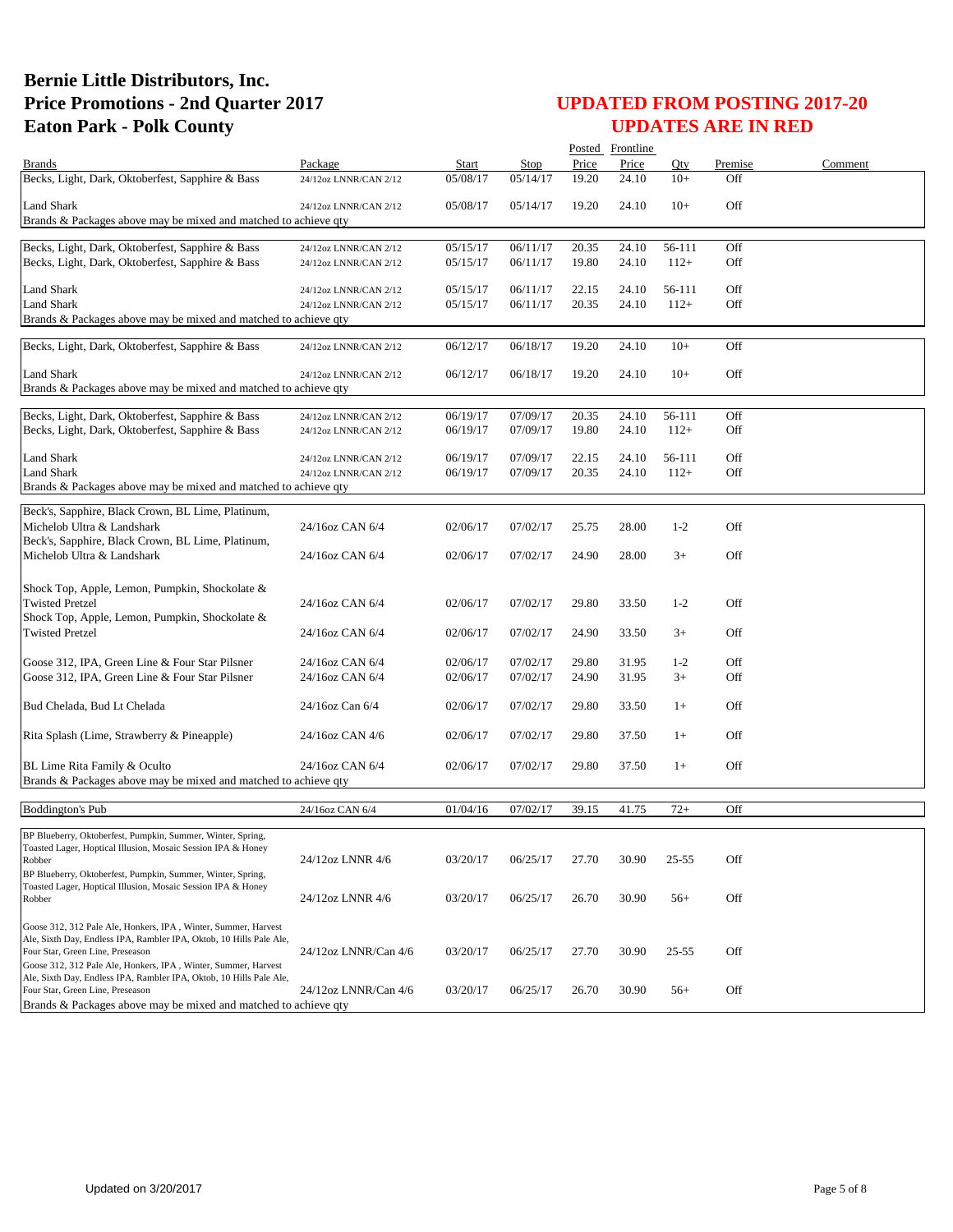|                                                                                                                                |                                                 |                      |                      |                | Posted Frontline |                   |            |         |
|--------------------------------------------------------------------------------------------------------------------------------|-------------------------------------------------|----------------------|----------------------|----------------|------------------|-------------------|------------|---------|
| <b>Brands</b>                                                                                                                  | Package                                         | <b>Start</b>         | <b>Stop</b>          | Price          | Price            | Qty               | Premise    | Comment |
| BP Blueberry, Oktoberfest, Pumpkin, Summer, Winter, Spring,<br>Toasted Lager, Hoptical Illusion, Mosaic Session IPA & Honey    |                                                 |                      |                      |                |                  |                   |            |         |
| Robber                                                                                                                         | 24/12oz LNNR 4/6                                | 06/26/17             | 07/02/17             | 19.20          | 30.90            | $10+$             | Off        |         |
|                                                                                                                                |                                                 |                      |                      |                |                  |                   |            |         |
| Goose 312, 312 Pale Ale, Honkers, IPA, Winter, Summer, Harvest                                                                 |                                                 |                      |                      |                |                  |                   |            |         |
| Ale, Sixth Day, Endless IPA, Rambler IPA, Oktob, 10 Hills Pale Ale,<br>Four Star, Green Line, Preseason                        | 24/12oz LNNR/Can 4/6                            | 06/26/17             | 07/02/17             | 27.70          | 30.90            | 25-55             | Off        |         |
| Goose 312, 312 Pale Ale, Honkers, IPA, Winter, Summer, Harvest                                                                 |                                                 |                      |                      |                |                  |                   |            |         |
| Ale, Sixth Day, Endless IPA, Rambler IPA, Oktob, 10 Hills Pale Ale,                                                            |                                                 |                      |                      |                |                  |                   |            |         |
| Four Star, Green Line, Preseason                                                                                               | 24/12oz LNNR/Can 4/6                            | 06/26/17             | 07/02/17             | 26.70          | 30.90            | $56+$             | Off        |         |
| Brands & Packages above may be mixed and matched to achieve qty                                                                |                                                 |                      |                      |                |                  |                   |            |         |
| Shock Top, Wheat IPA, Lemon, Pumpkin, Variety, Apple, Winter,                                                                  |                                                 |                      |                      |                |                  |                   |            |         |
| Honey Bourbon, Choc, Pretzel, Ginger & Ruby Red                                                                                | 24/12oz LNNR/Can 2/12                           | 01/23/17             | 07/02/17             | 24.60          | 27.75            | 14-55             | Off        |         |
| Shock Top, Wheat IPA, Lemon, Pumpkin, Variety, Apple, Winter,<br>Honey Bourbon, Choc, Pretzel, Ginger & Ruby Red               | 24/12oz LNNR/Can 2/12                           | 01/23/17             | 07/02/17             | 23.60          | 27.75            | 56-111            | Off        |         |
| Shock Top, Wheat IPA, Lemon, Pumpkin, Variety, Apple, Winter,                                                                  |                                                 |                      |                      |                |                  |                   |            |         |
| Honey Bourbon, Choc, Pretzel, Ginger & Ruby Red                                                                                | 24/12oz LNNR/Can 2/12                           | 01/23/17             | 07/02/17             | 22.60          | 27.75            | $112+$            | Off        |         |
|                                                                                                                                |                                                 |                      |                      |                |                  |                   |            |         |
| Goose 312, 312 Pale, Honkers, IPA, Winter, Summer, Fall, Harvest                                                               |                                                 |                      |                      |                |                  |                   |            |         |
| Ale, Endless IPA, Winter, Four Star, Green Line, Seasonals                                                                     | 24/12oz LNNR/CN 2/12                            | 01/23/17             | 07/02/17             | 26.25          | 29.65            | 14-55             | Off        |         |
|                                                                                                                                |                                                 |                      |                      |                |                  |                   |            |         |
| Goose 312, 312 Pale, Honkers, IPA, Winter, Summer, Fall, Harvest<br>Ale, Endless IPA, Winter, Four Star, Green Line, Seasonals |                                                 |                      |                      |                |                  |                   |            |         |
|                                                                                                                                | 24/12oz LNNR/CN 2/12                            | 01/23/17             | 07/02/17             | 25.25          | 29.65            | $56+$             | Off        |         |
| Brands & Packages above may be mixed and matched to achieve qty                                                                |                                                 |                      |                      |                |                  |                   |            |         |
| Goose Seasonal Sampler                                                                                                         | 24/12oz Can                                     | 01/02/17             | 07/02/17             | 25.45          | 28.85            | 14-55             | Off        |         |
| Goose Seasonal Sampler                                                                                                         | 24/12oz Can                                     | 01/02/17             | 07/02/17             | 24.45          | 28.85            | $56+$             | Off        |         |
| Brands & Packages above may be mixed and matched to achieve qty                                                                |                                                 |                      |                      |                |                  |                   |            |         |
|                                                                                                                                |                                                 |                      |                      |                |                  |                   |            |         |
| Goose Seasonal Sampler                                                                                                         | 24/12oz LNNR                                    | 01/02/17             | 07/02/17             | 26.80          | 28.85            | $10 - 55$         | Off        |         |
| Goose Seasonal Sampler<br>Goose Seasonal Sampler                                                                               | 24/12oz LNNR<br>24/12oz LNNR                    | 01/02/17<br>01/02/17 | 07/02/17<br>07/02/17 | 25.50<br>24.50 | 28.85<br>28.85   | 56-111<br>$112+$  | Off<br>Off |         |
|                                                                                                                                |                                                 |                      |                      |                |                  |                   |            |         |
|                                                                                                                                |                                                 |                      |                      |                |                  |                   |            |         |
| Brands & Packages above may be mixed and matched to achieve qty                                                                |                                                 |                      |                      |                |                  |                   |            |         |
| Stella Artois                                                                                                                  | 20/9.6oz LNR                                    | 09/12/16             | 07/02/17             | 19.90          | 21.95            | $3+$              | Off        |         |
|                                                                                                                                |                                                 |                      |                      |                |                  |                   |            |         |
| Stella Artois, Cidre, Hoegaarden, Leffe Blonde/Brown                                                                           | 24/11.2oz LNNR/CN 4/6                           | 04/03/17             | 04/23/17             | 26.40<br>25.75 | 32.55            | 56-111<br>112-215 | Off<br>Off |         |
| Stella Artois, Cidre, Hoegaarden, Leffe Blonde/Brown<br>Stella Artois, Cidre, Hoegaarden, Leffe Blonde/Brown                   | 24/11.2oz LNNR/CN 4/6<br>24/11.2oz LNNR/CN 4/6  | 04/03/17<br>04/03/17 | 04/23/17<br>04/23/17 | 24.46          | 32.55<br>32.55   | $216+$            | Off        |         |
|                                                                                                                                |                                                 |                      |                      |                |                  |                   |            |         |
|                                                                                                                                |                                                 |                      |                      |                |                  |                   |            |         |
| Stella, Stella Cidre, Hoegaarden, Belgian Sampler                                                                              | 24/11.2oz LNNR/Can 2/12 &<br>20/14.9oz Can 2/12 |                      |                      |                | 33.30            | $1-4$             | Off        |         |
|                                                                                                                                | 24/11.2oz LNNR/Can 2/12 &                       | 04/03/17             | 04/23/17             | 30.30          |                  |                   |            |         |
| Stella, Stella Cidre, Hoegaarden, Belgian Sampler                                                                              | 20/14.9oz Can 2/12                              | 04/03/17             | 04/23/17             | 27.00          | 33.30            | 5-55              | Off        |         |
|                                                                                                                                | 24/11.2oz LNNR/Can 2/12 &                       |                      |                      |                |                  |                   |            |         |
| Stella, Stella Cidre, Hoegaarden, Belgian Sampler                                                                              | 20/14.9oz Can 2/12                              | 04/03/17             | 04/23/17             | 26.40          | 33.30            | 56-111            | Off        |         |
| Stella, Stella Cidre, Hoegaarden, Belgian Sampler                                                                              | 24/11.2oz LNNR/Can 2/12 &                       |                      |                      |                |                  |                   |            |         |
| Brands & Packages above may be mixed and matched to achieve gty                                                                | 20/14.9oz Can 2/12                              | 04/03/17             | 04/23/17             | 25.75          | 33.30            | $112+$            | Off        |         |
|                                                                                                                                |                                                 |                      |                      |                |                  |                   |            |         |
| Stella Artois, Cidre, Hoegaarden, Leffe Blonde/Brown                                                                           | 24/11.2oz LNNR 4/6                              | 04/24/17             | 04/30/17             | 26.40          | 32.55            | 56-111            | Off        |         |
| Stella Artois, Cidre, Hoegaarden, Leffe Blonde/Brown                                                                           | 24/11.2oz LNNR 4/6                              | 04/24/17             | 04/30/17             | 25.75          | 32.55            | 112-215           | Off        |         |
| Stella Artois, Cidre, Hoegaarden, Leffe Blonde/Brown                                                                           | 24/11.2oz LNNR 4/6                              | 04/24/17             | 04/30/17             | 24.46          | 32.55            | $216+$            | Off        |         |
|                                                                                                                                |                                                 |                      |                      |                |                  |                   |            |         |
| Stella Artois                                                                                                                  | 24/11.2oz Can 4/6                               | 04/24/17             | 04/30/17             | 21.60          | 32.55            | $10+$             | Off        |         |
|                                                                                                                                |                                                 |                      |                      |                |                  |                   |            |         |
|                                                                                                                                | 24/11.2oz LNNR/Can 2/12 &                       |                      |                      |                |                  |                   |            |         |
| Stella, Stella Cidre, Hoegaarden, Belgian Sampler                                                                              | 20/14.9oz Can 2/12                              | 04/24/17             | 04/30/17             | 30.30          | 33.30            | $1 - 4$           | Off        |         |
|                                                                                                                                | 24/11.2oz LNNR/Can 2/12 &                       |                      |                      |                |                  |                   |            |         |
| Stella, Stella Cidre, Hoegaarden, Belgian Sampler                                                                              | 20/14.9oz Can 2/12                              | 04/24/17             | 04/30/17             | 27.00          | 33.30            | $5 - 55$          | Off        |         |
| Stella, Stella Cidre, Hoegaarden, Belgian Sampler                                                                              | 24/11.2oz LNNR/Can 2/12 &                       |                      |                      |                |                  |                   |            |         |
|                                                                                                                                | 20/14.9oz Can 2/12<br>24/11.2oz LNNR/Can 2/12 & | 04/24/17             | 04/30/17             | 26.40          | 33.30            | 56-111            | Off        |         |
| Stella, Stella Cidre, Hoegaarden, Belgian Sampler                                                                              | 20/14.9oz Can 2/12                              | 04/24/17             | 04/30/17             | 25.75          | 33.30            | $112+$            | Off        |         |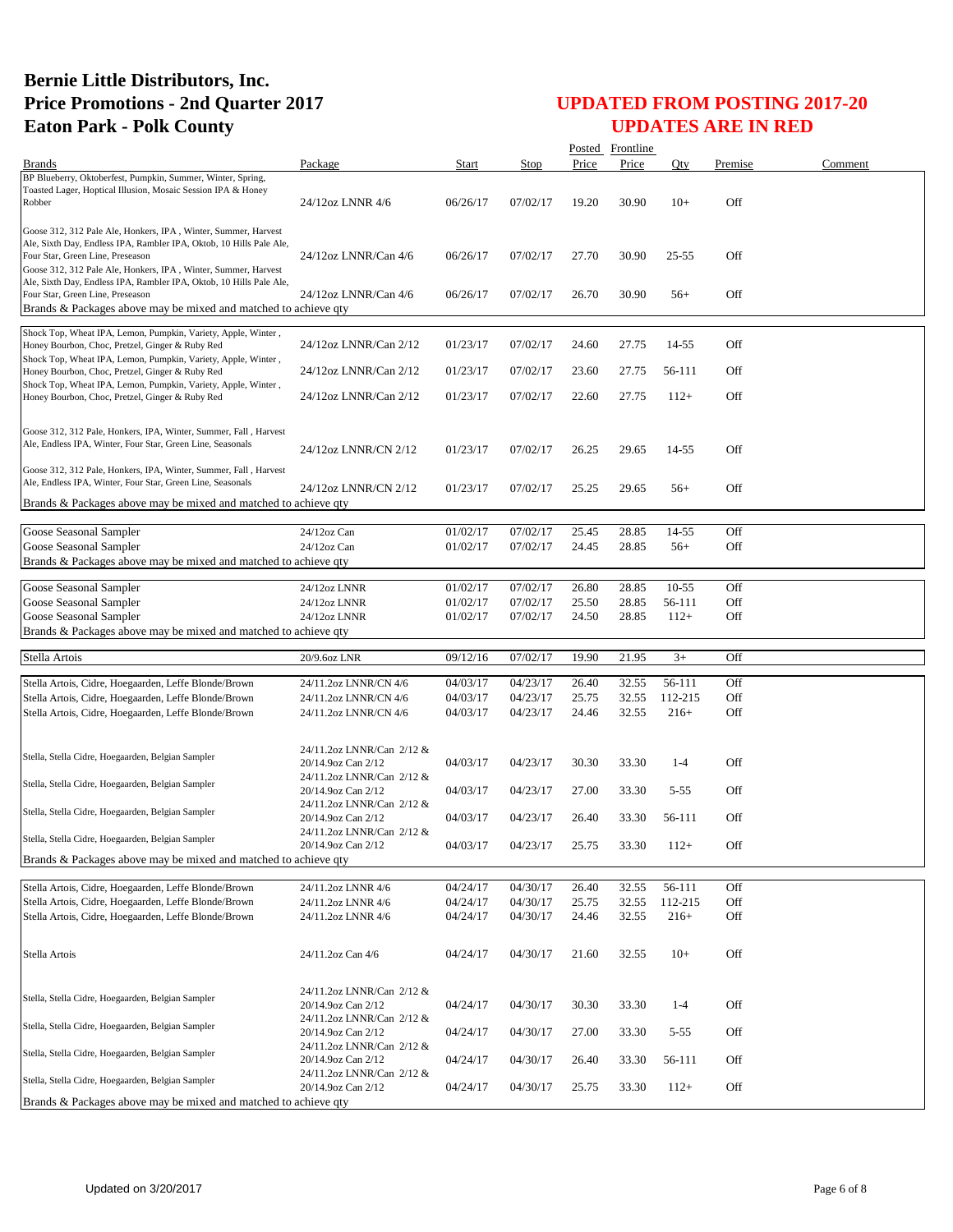|                                                                                                                                                               |                                                 |          |             |       | Posted Frontline |         |          |         |
|---------------------------------------------------------------------------------------------------------------------------------------------------------------|-------------------------------------------------|----------|-------------|-------|------------------|---------|----------|---------|
| <b>Brands</b>                                                                                                                                                 | Package                                         | Start    | <b>Stop</b> | Price | Price            | Oty     | Premise  | Comment |
| Stella Artois, Cidre, Hoegaarden, Leffe Blonde/Brown                                                                                                          | 24/11.2oz LNNR/CN 4/6                           | 05/01/17 | 07/02/17    | 26.40 | 32.55            | 56-111  | Off      |         |
| Stella Artois, Cidre, Hoegaarden, Leffe Blonde/Brown                                                                                                          | 24/11.2oz LNNR/CN 4/6                           | 05/01/17 | 07/02/17    | 25.75 | 32.55            | 112-215 | Off      |         |
| Stella Artois, Cidre, Hoegaarden, Leffe Blonde/Brown                                                                                                          | 24/11.2oz LNNR/CN 4/6                           | 05/01/17 | 07/02/17    | 24.46 | 32.55            | $216+$  | Off      |         |
|                                                                                                                                                               |                                                 |          |             |       |                  |         |          |         |
| Stella, Stella Cidre, Hoegaarden, Belgian Sampler                                                                                                             | 24/11.2oz LNNR/Can 2/12 &<br>20/14.9oz Can 2/12 | 05/01/17 | 07/02/17    | 30.30 | 33.30            | $1 - 4$ | Off      |         |
|                                                                                                                                                               | 24/11.2oz LNNR/Can 2/12 &                       |          |             |       |                  |         |          |         |
| Stella, Stella Cidre, Hoegaarden, Belgian Sampler                                                                                                             | 20/14.9oz Can 2/12                              | 05/01/17 | 07/02/17    | 27.00 | 33.30            | 5-55    | Off      |         |
| Stella, Stella Cidre, Hoegaarden, Belgian Sampler                                                                                                             | 24/11.2oz LNNR/Can 2/12 &                       | 05/01/17 | 07/02/17    |       | 33.30            | 56-111  | Off      |         |
|                                                                                                                                                               | 20/14.9oz Can 2/12<br>24/11.2oz LNNR/Can 2/12 & |          |             | 26.40 |                  |         |          |         |
| Stella, Stella Cidre, Hoegaarden, Belgian Sampler                                                                                                             | 20/14.9oz Can 2/12                              | 05/01/17 | 07/02/17    | 25.75 | 33.30            | $112+$  | Off      |         |
| Brands & Packages above may be mixed and matched to achieve gty                                                                                               |                                                 |          |             |       |                  |         |          |         |
| Montejo                                                                                                                                                       | 24/12oz Can 2/12                                | 11/14/16 | 07/02/17    | 19.95 | 23.00            | $5+$    | Off & On |         |
| Kona Longboard, Fire Rock, Pipeline, Wailua Wheat, Koko Brown,                                                                                                |                                                 |          |             |       |                  |         |          |         |
| Castaway, Big Wave, Lemongrass & Lavaman                                                                                                                      | 24/12oz LNNR 4/6                                | 05/01/17 | 05/28/17    | 25.56 | 28.76            | $15+$   | On & Off |         |
| Brands & Packages above may be mixed and matched to achieve qty                                                                                               |                                                 |          |             |       |                  |         |          |         |
| Kona Longboard, Castaway, Variety & Big Wave                                                                                                                  | 2/12/12 LNNR & Can                              | 04/03/17 | 04/30/17    | 23.98 | 27.18            | $15+$   | On & Off |         |
| Brands & Packages above may be mixed and matched to achieve qty                                                                                               |                                                 |          |             |       |                  |         |          |         |
|                                                                                                                                                               |                                                 |          |             |       |                  |         |          |         |
| Widmer Hefeweizen, Drop Top Amber Ale, Drifter Pale Ale, Rotator<br>IPA, Upheaval, Alchemy & BRRR                                                             | 24/12oz LNNR 4/6                                | 04/03/17 | 04/30/17    | 28.80 | 32.00            | $15+$   | Off      |         |
|                                                                                                                                                               |                                                 |          |             |       |                  |         |          |         |
| Widmer Hefeweizen, Drop Top Amber Ale, Drifter Pale Ale, Rotator                                                                                              |                                                 |          |             |       |                  |         |          |         |
| IPA, Upheaval, Alchemy & BRRR<br>Brands & Packages above may be mixed and matched to achieve qty                                                              | 24/12oz LNNR 4/6                                | 05/29/17 | 07/02/17    | 28.80 | 32.00            | $15+$   | Off      |         |
|                                                                                                                                                               |                                                 |          |             |       |                  |         |          |         |
| SweetWater 420, IPA & Tacklebox                                                                                                                               | 24/12oz LNNR/Can 2/12                           | 10/10/16 | 12/30/17    | 27.00 | 29.15            | $5+$    | Off      |         |
| Brands & Packages above may be mixed and matched to achieve qty                                                                                               |                                                 |          |             |       |                  |         |          |         |
| SweetWater 420, IPA                                                                                                                                           | 24/16oz Can 6/4                                 | 1/2/17   | 12/30/17    | 28.50 | 33.45            | $2+$    | Off      |         |
| Brands & Packages above may be mixed and matched to achieve qty                                                                                               |                                                 |          |             |       |                  |         |          |         |
|                                                                                                                                                               |                                                 |          |             |       |                  |         |          |         |
| 3 Daughters Beach Blonde, Rod Bender, Stern Line, Bimini                                                                                                      |                                                 |          |             |       |                  |         |          |         |
| Twist & Blonde Coffee                                                                                                                                         | 24/12oz Can 4/6                                 | 4/30/17  | 6/3/17      | 28.00 | 30.00            | $3+$    | Off      |         |
| 3 Daughters Beach Blonde, Rod Bender, Stern Line, Bimini                                                                                                      |                                                 |          |             |       |                  |         |          |         |
| Twist & Blonde Coffee                                                                                                                                         | 24/12oz Can 4/6                                 | 6/25/17  | 7/22/17     | 28.00 | 30.00            | $3+$    | Off      |         |
| Brands & Packages above may be mixed and matched to achieve qty                                                                                               |                                                 |          |             |       |                  |         |          |         |
|                                                                                                                                                               |                                                 |          |             |       |                  |         |          |         |
| Seagrams Family (Wild Berries, Strawberry Daiquiri, Peach Fuzzy Navel, Classic<br>Lime Margarita, Calypso Colada, Black Cherry Fizz, Bahama Mama, Jamaican Me |                                                 |          |             |       |                  |         |          |         |
| Happy, Lime Melonade, Pink Punch, Sangria, Mango, Mimosa, Raspberry<br>Lemonade, Watermelon Splash, Blackberry Breezer, Kiwi Strawberry, Aloha Tini,          |                                                 |          |             |       |                  |         |          |         |
| Apple Pomegranate, Orange Swirl & Pink Pineapple)                                                                                                             | 24/12oz LNNR 6/4                                | 11/01/16 | 12/31/17    | 19.16 | 23.94            | $10+$   | Off      |         |
| Brands & Packages above may be mixed and matched to achieve qty                                                                                               |                                                 |          |             |       |                  |         |          |         |
| Magic Hat Family (#9, Dream Machine, Vinyl, Rye, Electric                                                                                                     |                                                 |          |             |       |                  |         |          |         |
| Peel, Circus Boy, Limited Rls, Seasonals)                                                                                                                     | 24/12oz NR 4/6                                  | 5/1/17   | 6/30/17     | 27.27 | 30.30            | $5+$    | Off      |         |
| Magic Hat Family (#9, Dream Machine, Vinyl, Rye, Electric                                                                                                     |                                                 |          |             |       |                  |         |          |         |
| Peel, Circus Boy, Limited Rls, Seasonals)                                                                                                                     | 24/12oz NR 4/6                                  | 9/1/17   | 10/31/17    | 27.27 | 30.30            | $5+$    | Off      |         |
| Brands & Packages above may be mixed and matched to achieve qty                                                                                               |                                                 |          |             |       |                  |         |          |         |
| Magic Hat Family (#9, Variety Packs & Seasonals)                                                                                                              | 24/12oz 2/12 NR & Cn                            | 3/1/17   | 4/30/17     | 24.15 | 27.10            | $5+$    | Off      |         |
| Magic Hat Family (#9, Variety Packs & Seasonals)                                                                                                              | 24/12oz 2/12 NR & Cn                            | 7/1/17   | 8/31/17     | 24.15 | 27.10            | $5+$    | Off      |         |
|                                                                                                                                                               |                                                 |          |             |       |                  |         |          |         |
| Magic Hat Family (#9, Variety Packs & Seasonals)<br>Brands & Packages above may be mixed and matched to achieve qty                                           | 24/12oz 2/12 NR & Cn                            | 12/1/17  | 12/31/17    | 24.15 | 27.10            | $5+$    | Off      |         |